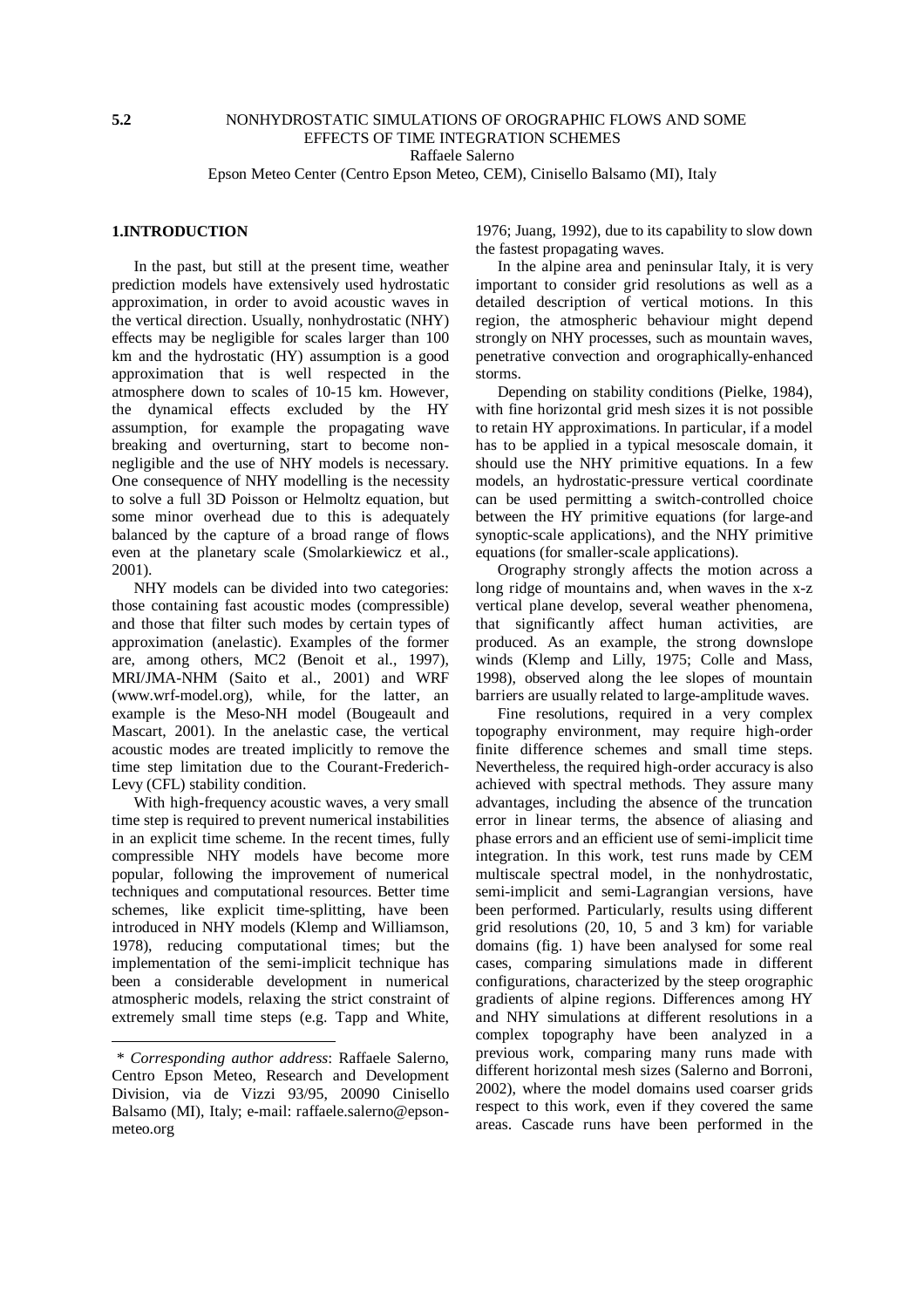current one-way nesting environment; the characteristics of the finest grid domain have been firstly chosen, according to the phenomenon being examined. After that, the sequence of coarser runs has been established.



Figure 1. Integration domains for real case studies. The full large area is for 20 km grid mesh size, the smallest for 3 km grid.

Multiple simulations have also been made for idealized mountains, analysing also flow regimes at various Froude numbers. The differences between simulations, made by using the semi-implicit, semilagrangian time scheme or the semi-implicit one only, have been explored, also using some idealized tests at various CFL numbers. A few results are presented here to show the basic characteristics of the different simulations and conditions.

Due to the meteorological help given to a team involved with flight records by a motor sailplane in South America, daily simulations of orographic flows have been performed around the mountain regions of this area from November 2003 to January 2004. So, results have been analyzed for the Andes central and southern region. A comparison, among the computations in different configurations, has been made and a few results will be also shown.

#### **2.MODEL DESCRIPTION**

A brief summary of the NHY formulation of the model will be given. An hydrostatic-pressure vertical coordinate is used for HY and NHY primitive equations. The fully-compressible NHY system can be written as:

$$
\frac{dU}{dt} = fV - K \frac{\partial S}{\partial x} - RT \frac{\partial q}{\partial x} - \frac{T}{\overline{T}} \frac{\partial q}{\partial (\ln \sigma)} \frac{\partial \Phi}{\partial x} + F_U
$$

$$
\frac{dV}{dt} = -fU - K \frac{\partial S}{\partial y} - RT \frac{\partial q}{\partial y} - \frac{T}{\overline{T}} \frac{\partial q}{\partial (\ln \sigma)} \frac{\partial \overline{\Phi}}{\partial y} + F_V
$$

$$
\delta \frac{dW}{dt} = -g + g \frac{T}{\overline{T}} \frac{\partial q}{\partial (\ln \sigma)} + F_W
$$

$$
\frac{C_v}{C_p} \frac{dq}{dt} = -S \left( \frac{\partial U}{\partial X} + \frac{\partial V}{\partial y} + \frac{\sigma}{RT} \frac{\partial U}{\partial \sigma} \frac{\partial \overline{\Phi}}{\partial x} + \frac{\sigma}{RT} \frac{\partial V}{\partial \sigma} \frac{\partial \overline{\Phi}}{\partial y} \right) + \frac{g\sigma}{RT} \frac{\partial w}{\partial \sigma} + \frac{F_r}{T}
$$
\n
$$
\frac{dT}{dt} = \frac{R}{C_p} T \frac{dq}{dt} + F_r
$$

 $\frac{d\mathcal{L}}{dt} = F_{Q}$  $\frac{dQ}{dx}$ 

where  $q = \ln(p)$ ,  $\delta$  is one for NHY runs and zero for the HY ones, S is the square of the map scale factor, *m*, and K is

$$
K=\frac{1}{2}(U^2+V^2).
$$

The total derivative

$$
\frac{d}{dt} = \frac{\partial}{\partial t} + S\left(U\frac{\partial}{\partial x} + V\frac{\partial}{\partial y}\right) + \sigma \frac{\partial}{\partial \sigma}
$$

is expressed in terms of the horizontal wind images,

. . . .

$$
\begin{pmatrix} U \\ V \end{pmatrix} = \frac{1}{m} \begin{pmatrix} -\sin \lambda & -\cos \lambda \\ \cos \lambda & -\sin \lambda \end{pmatrix} \begin{pmatrix} u \\ v \end{pmatrix}
$$

Conservation of total energy is assured if the continuity equation is strictly retained. The time integration is both semi-implicit and semi-implicit semi-Lagrangian. Lateral boundary relaxation is considered; it may be either explicit or implicit, timesplitting. A lateral boundary blending may be also considered and 4<sup>th</sup> order horizontal diffusion is applied. Perturbation method is applied for the resolution of the equation in the model, because zero lateral boundary condition can be satisfied and diffusion can be applied to perturbation only (Juang, 1992), since non-zero boundary conditions may cause serious difficulties with semi-implicit time schemes. The model uses a type of dynamical initialization which can be considered whenever there is a doubt about the balance state of the initial conditions or when a field such as vertical motion is not given in the initial analysis. But the inizialization on the finer meshes is omitted when these are driven by coarser runs. Flux computation in the surface layer follows the Monin-Obukhov similarity profile (Arya, 1988) with a multi-layer soil model in which different classes of vegetation and soil types are considered. Vertical turbulent eddy diffusion of momentum, heat and vapour is computed in this study via a non-local approach in the boundary layer where in the free atmosphere the formulation is based on scale parameters obtained from observation. Deep convection has been treated with a relaxed Arakawa-Schubert scheme (Moorthi and Suarez, 1992-1999; a modified Grell scheme and Kain-Fritsch (1993) parameterization are available). The microphysics treatment employs five prognostic species including water vapour, cloud water, cloud ice, snow and rain (Rutledge and Hobbs, 1989).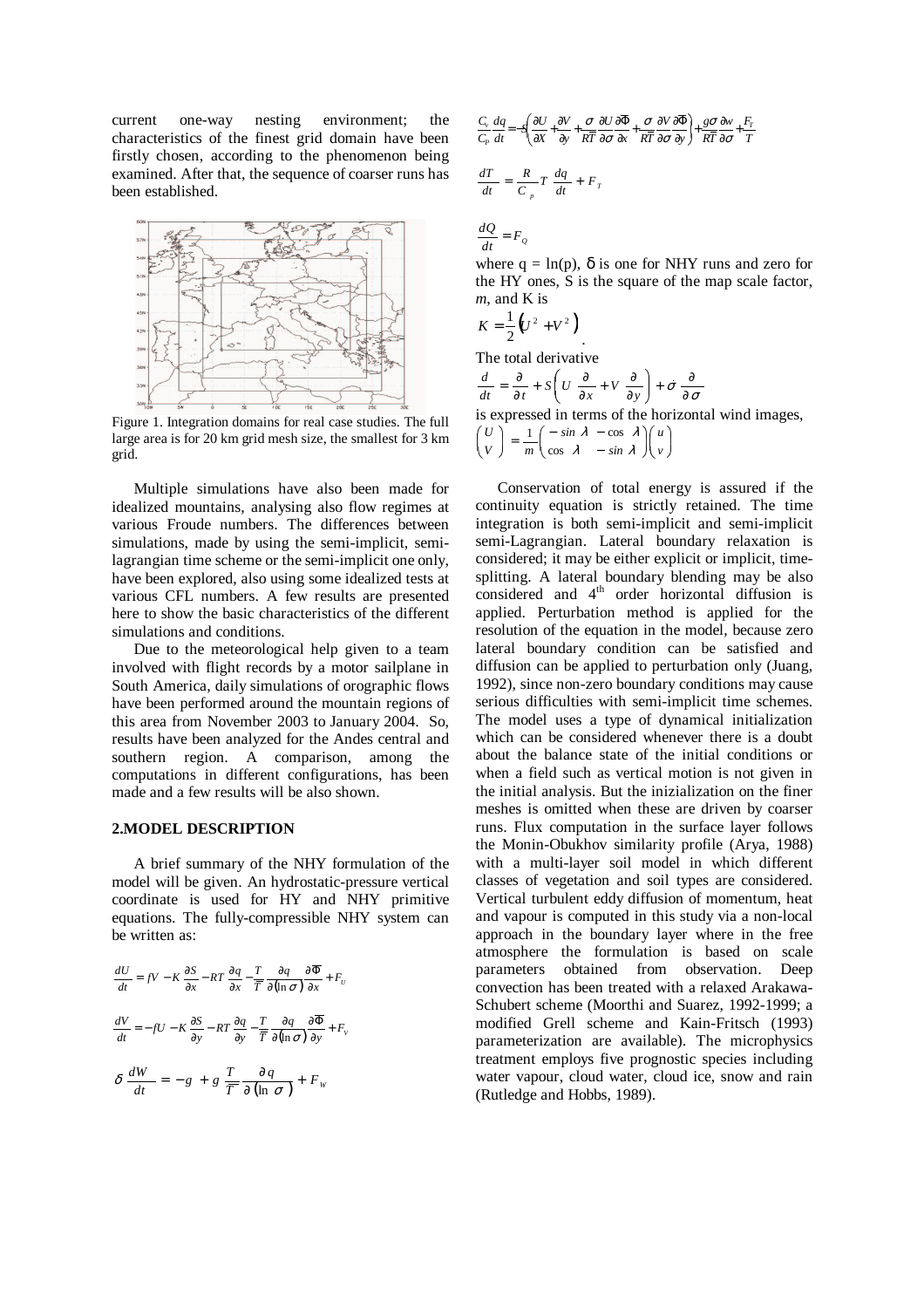# **3.IDEALIZED TEST RUNS**

Many test runs have been made in both HY incompressible and NHY compressible mode. The sensitivity of the model to the range of flows in idealized non-linear two-dimensional analysis was tested using an isolated mountain 800 m high and a reference horizontal wind of 10 m/s, investigating inverse Froude number flows ranging from 0.2 to 2 (Salerno and Borroni, 2002; Salerno, 2003). For this isolated mountain, an example of the pressure, horizontal and vertical velocity perturbations are shown in fig. 2.



Figure 2. Horizontal wind, pressure and vertical velocity perturbation for an isolated, bell-shaped, 800 m height mountain.

About the SI-SL time-integration scheme, it is known that two kinds of resonance can occur when stationary forcings are introduced. The first kind is a quasi-barotropic resonance, which can occur both in shallow-water SI-SL systems as well as in 3D systems. The second kind is a very-short verticalscale resonance, which can occur only in 3D systems. This is connected to the flow regimes. In an idealized context, the flow is hydrostatic when

$$
\frac{2U}{LN} << \left(\frac{RT_*}{g}\right)^{0.5} H
$$

where U is the flow speed, L is the mountain width, H is the height,  $\bar{N}^2$  is the Brünt-Väisälä frequency,  $T_*$  is the temperature at the reference state.

The hydrostatic hypothesis modifies the wave propagation, in a manner independent of the characteristic of the flow. This means that the geometrical characteristics of the flow can make the propagation nonhydrostatic even if the vertical velocities remain in the hydrostatic domain themselves.

There are some problems using the semi-implicit technique: gravity waves are excessively slowed down if a too large time-step is used. This may have consequences for the interactions of important dynamical processes and, therefore, this may lead to a less accurate representation of the cascade of energy. In the semi-lagrangian framework, as the equations are time-stepped along the advective characteristic lines, there are no limitations imposed by numerical stability on the magnitude of the time-step due to the advective terms. Therefore, the method is effective only if there is not too much energy at the smallest scales. In the SI-SL version, there is no limitations due to stability regarding time-step magnitude with respect to any physical process described by the momentum equations. However, the presence of orography may be troublesome in semi-Lagrangian methods, effectively reducing the allowable timestep. SI-SL is also related to the same problems as in the semi-implicit methods alone.

To ideally reproduce a north-south mountain chain as in South America, simulations have been performed for an elongated mountain (i.e. with x << y) of 3000 m of height and homogeneous in the direction perpendicular to an upcoming stratified flow.

The vertical wavenumber scale of the internal gravity waves is of the order of N/U. When the horizontal length-scale is longer than the vertical, the horizontal component of the group velocity has the magnitude of U. Waves with vertical wavenumber less than N/U are able to propagate across, having a larger group velocity, and in the central part of the mountain the flow reproduces the two-dimensional case at the beginning, reaching a three-dimensional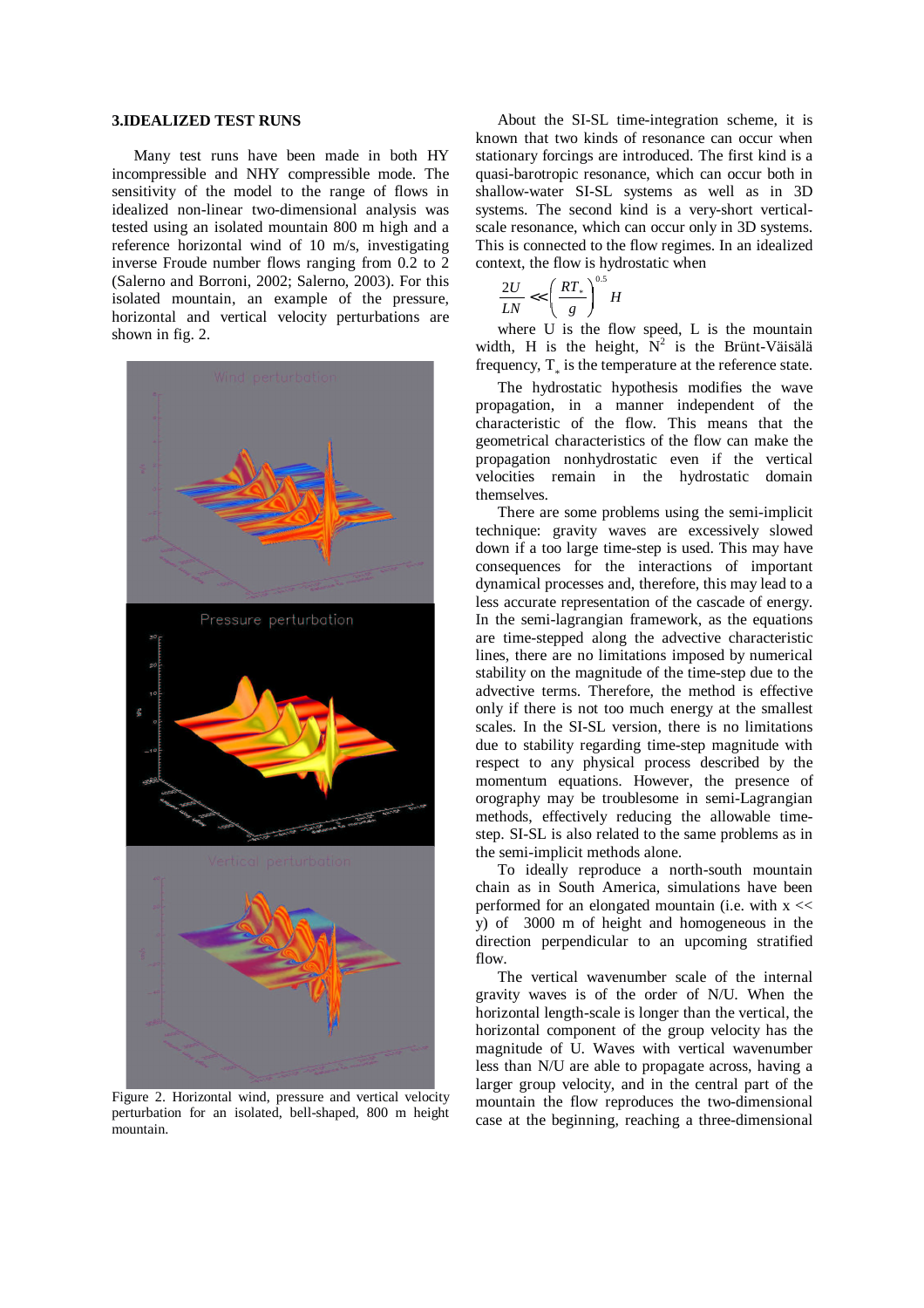form in a time with magnitude y/U. In the simulation, a length of 100 km along y has been chosen (and a zonal width of 10 km), then with a x-velocity of 10 m/s, this time is slightly less than three hours. In fig. 3, the Scorer parameter profile is represented for this simulation, after 12 h, in the centre of the mountain, upwind side, made in the condition which the Froude number is 2.



Figure 3. The Scorer parameter after 12 h of the idealized simulation at the centre of a 10 km width elongated mountain.

#### **4.REAL CASE STUDIES**

Results have been obtained from real situations analysed by the model over the domains depicted in fig. 1. Only a brief discussion on two real cases is presented here; other cases have been discussed in previous works (e.g. Salerno, 2003). Generally speaking, the propagation of mountain waves in some alpine areas is partially limited when a welldeveloped mixing occurs. Better identification of valley phenomena is, of course, achieved with increasing resolution. Only at 10 km of resolution or less, there is a better defined structure of vertical plumes in the NHY, due to well organized vertical motions. The circulation has more coherent structures, mainly due to the gaining of buoyancy in the generated propagating gravity waves. Also, more realistic less-pronounced upward velocities in the NHY simulations occur (than in the HY ones), respect to the stratification of the atmosphere in the lower layers. For precipitation, large grid simulations capture the location of the primary precipitation region but underestimate the magnitude of maxima as well as the total precipitation.

Another case regarding the southern Andes regions is also discussed here. This case study

presents many flow regimes, and it may be a good depiction of orographic flows.

# *4.1 February, 23-24 th , 2002*

This case has been also discussed in previous works (e.g. Salerno, 2003). The case study has been revisited in the new experimental design with the grid mesh sizes of 20, 10, 5 and 3 km. Moreover, the topography database has been changed, and topography has been recomputed starting from a 90 m digital elevation model.

This situation was characterised by a large and deep low pressure area, placed between Iceland and Scandinavia, which drove cold air toward the alpine region. A cold front went across the Alps during the night between day 23 and 24 leading to föhn conditions in south alpine regions and staü in the northern parts. In the previous work, both HY and NHY runs showed a generally correct representation of föhn in southern Alps. Also, both 20 km and 10 km runs showed the same characteristics. In the new NHY simulations, structures are even better defined, and the importance of NHY effects have an evidence in all grid simulations, depending on the balance between buoyancy and gravity, and the angle between the winds and the mountains. With 5 and 3 km grid mesh size, the vertical structures in the NHY run are well organized.

Addressing the influence of time integration schemes on simulations, some problems arose with excessive time steps, and a slow-down of gravity waves occurred. The presence of energy at the smallest scale is more evident at the highest resolutions, leading to an energy transfer to longer wavelenghts.

# *4.2 October 6-7 th , 2003*

In this case, cold air was driven to the alpine region and, during the night between the  $6^{th}$  and  $7^{th}$ , it crossed the Alps, bringing föhn winds in sub-alpine regions of Piedmont and Lombardia, strong northwest winds all over Italy, an abrupt change of temperatures and heavy precipitations in central and southern Italy.

Simulations have been performed with the same experimental design. The results mainly confirmed the ones obtained in other simulations. For example, with a 10 km grid mesh size, the NHY characteristics are evident in the plume tilting and the wave structures (figs. 4 and 5)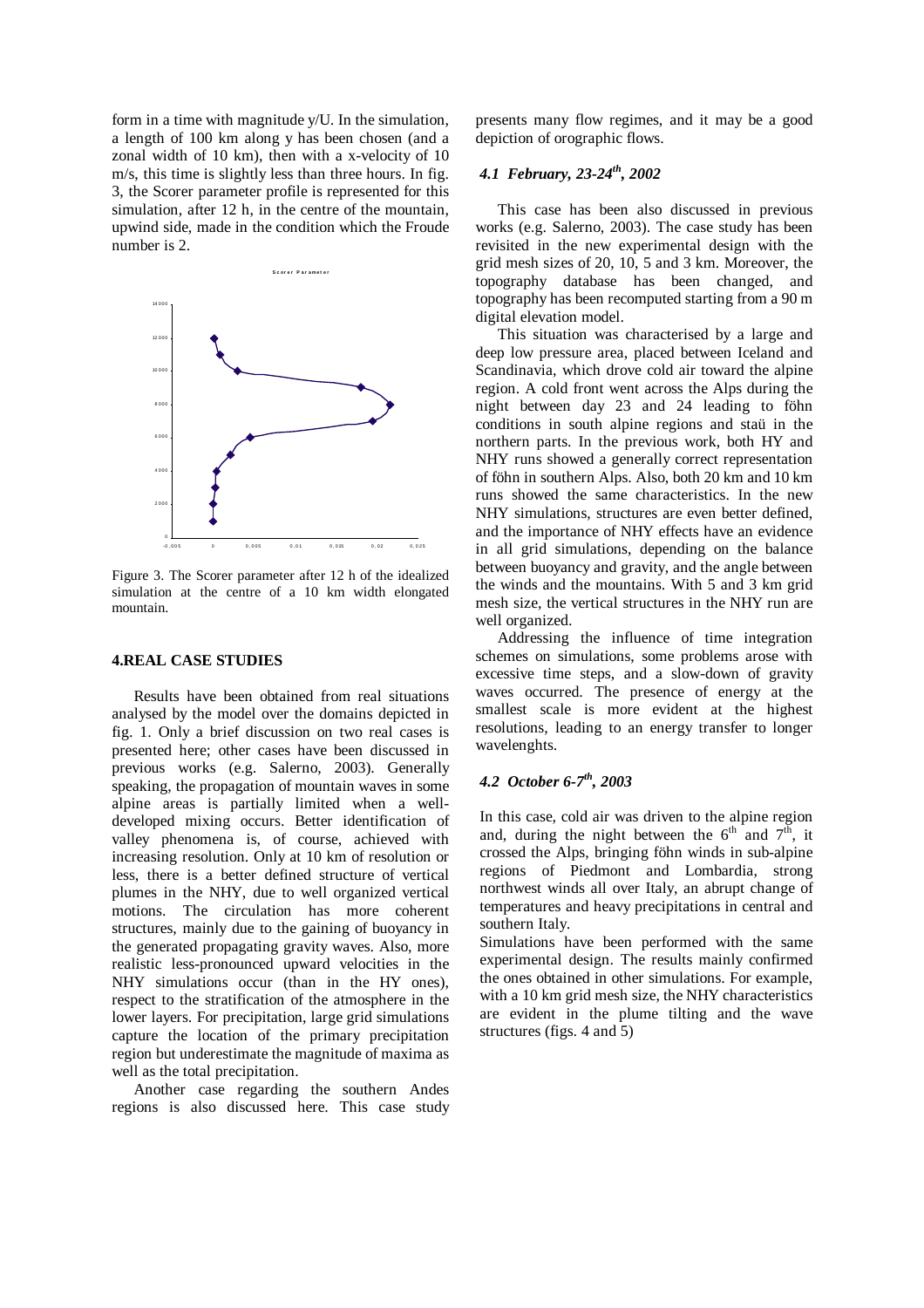

Figure 4. Longitudinal sections (at about  $9^{\circ}$  E) for vertical velocity with 10 km grid mesh size. Upward velocities are in the blue range.



Figure 5. As in figure 4, at 12° E.

# *4.3November 24-25 th , 2003, South America*

A cold front was in the south of Chile up to a latitude of about 51 S. A WSW flux impacted on the north-south mountain chain issuing different flow regimes in the area between 49 S and 32 S. Particularly, high resolution simulations have been performed over an area between 40 S and 52 S. In this case, different flow regimes are fairly well evidenced depending on the surface characteristics. Around 41 S, mountain waves resembles the ones obtained in a quasi-uniform flow regime, as it can be seen in fig. 6. Around 44 S, waves show an abrupt change; lee waves are formed, as represented in fig. 7 but also confirmed by the photo taken in the same area (fig. 9). West of the mountain, the mountain waves are mixed to the flow due to the convection on the argentine Pampas. South of 51 S, the model topography is less steep and only weak waves are still present, depending on resolution. Indeed, the frontal structure is clearly evident (fig. 8).



Figure 6. Section of vertical velocities at 41 S. This comes from the 10 km simulation. Upward velocities are in the blue range.



Figure 7. As in fig. 6 but at 44 S.



Figure 8. Same as fig. 6 but at 51° 30' S.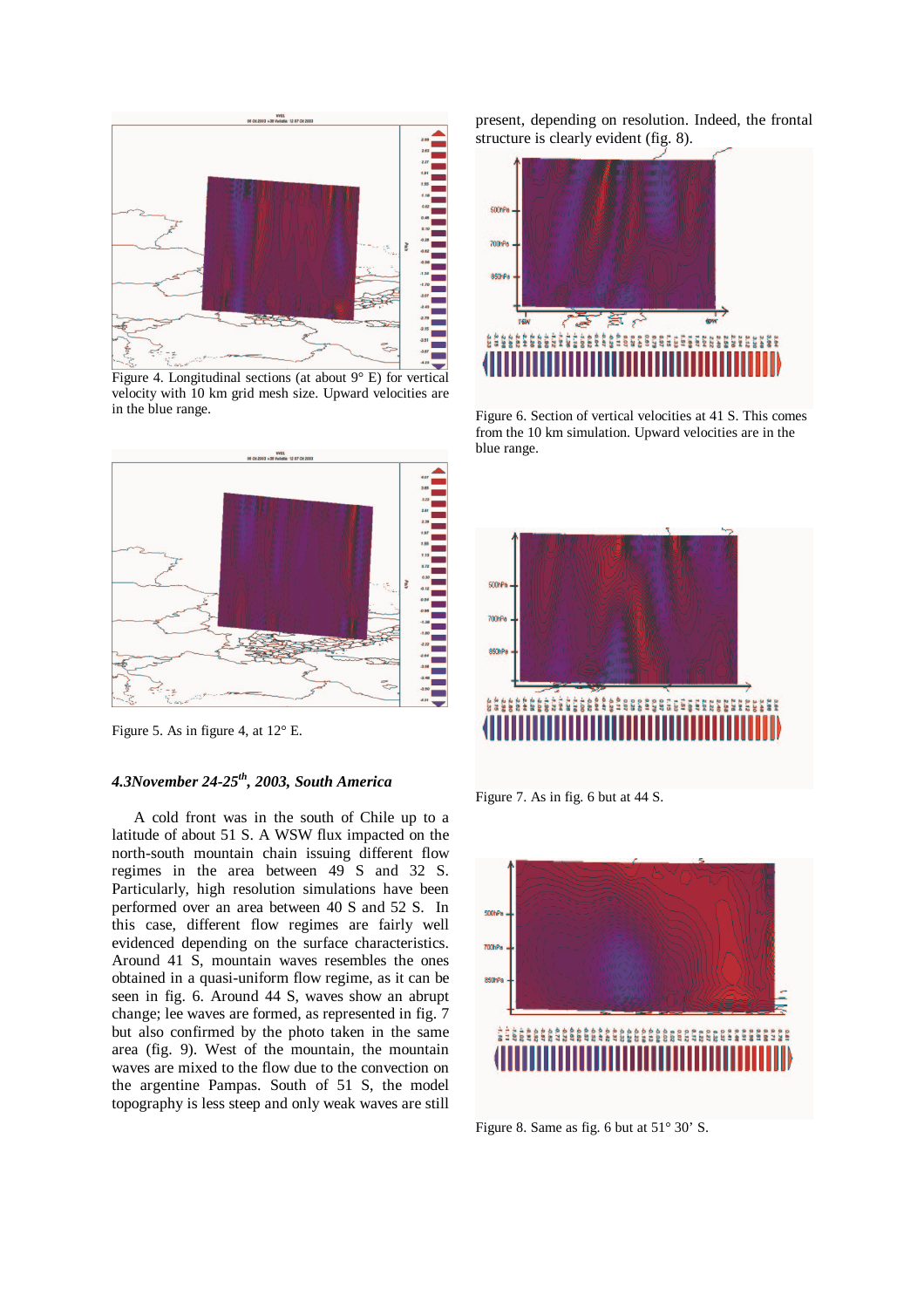

Figure 9. A photo taken on November  $25<sup>th</sup>$ , 2003 in the area at 44.2S and 70.25W, towards mountains, showing the lenticular clouds associated to the lee waves.

#### **6.CONCLUSION**

In the last decade, the growth of computer systems and the improvement of atmospheric physics algorithms have lead to a wider use of NHY models. The influence of vertical accelerations are important in topographically complex domains. Many runs, both test idealized and real cases, have been made by CEM multiscale model in NHY mode. Different resolution grids, centered in the Alps region, have been used for case studies as well as the central and southern Andes and Patagonia regions.

Test runs were made in ideal cases with isolated mountain of different heights and width and in a 2D and 3D configurations. An idealized case of an elongated but isolated mountain has been also performed. For this simulation, the vertical wavenumber scale of the propagating gravity waves is of the order of N/U. When the horizontal lengthscale is longer than the vertical, the horizontal component of the group velocity has the magnitude of U. Waves with vertical wavenumber less than N/U are able to propagate across, having a larger group velocity, and in the central part of the mountain the flow reproduces the two-dimensional case at the beginning, reaching a three-dimensional form in a time with magnitude y/U.

About the SI-SL time-integration scheme, it is known that two kinds of resonance can occur when stationary forcings are introduced. The first kind is a quasi-barotropic resonance, which can occur both in shallow-water SI-SL systems as well as in 3D systems. The second kind is a very-short verticalscale resonance, which can occur only in 3D systems and it is connected to the flow regimes.

There are some troubles using the semi-implicit technique: gravity waves are excessively slowed down if a too large time-step is used. This may have consequences for the interactions of important dynamical processes and, therefore, this may lead to a less accurate representation of the cascade of energy. The presence of orography is somewhat troublesome in the semi-Lagrangian context, effectively reducing the allowable time-step. SI-SL is also related to the same problems as in semi-implicit methods alone. Differences have been evidenced depending on the horizontal resolution.

Many real cases of mountain waves have been considered, only few results have been shown. In the simulations, structures are fairly well defined, and the importance of NHY effects have an evidence in all grid simulations, depending on the balance between buoyancy and gravity, and the angle between the winds and the mountains. With the finer grids of 5 and 3 km, the vertical structures are well organized evidencing the flow regimes. Vertical structures of propagating plumes of vertical motion were stronger and fairly well organized in the NHY mode runs.

#### **References:**

- Arya, S. P., 1988 : Introduction to Micrometeorology. International Geophysics Series, vol. 42, Academic Press inc.
- Benoit, R., M. Desgagne, P. Pellerin, Y. Chartier and S. Desjardins, 1997 : The canadian MC2 : a semilagrangian, semi-implicit wide-band atmospheric model suited for fine-scale process studies and simulation. Mon. Wea. Rev., **125**, 2382-2415.
- Bougealt, P. and P. Mascart, 2001: The Meso-NH atmospheric simulation system: scientific documentation. MeteoFrance-CNRS Tech. Rep.
- Colle, B.A., and C.F. Mass, 1998: Windstorms along the Western Side of the Washington Cascades. Part I: A High Resolution Observational and Modeling Study of the 12 February 1995 Event. Mon. Wea. Rev., **126**, 28- 52.
- Colle, B.A., and C.F. Mass, 1998: Windstorms along the Western Side of the Washington Cascades. Part II: Characteristics of Past Events and Three-Dimensional Idealized Simulations. Mon. Wea. Rev., **126**, 53-71.
- Juang, H.-M. H., 1992: A Spectral Fully Compressible Nonhydrostatic Mesoscale Model in Hydrostatic Sigma Coordinates: Formulation and Preliminary Results. Meteor. Atmos. Phys., **50**, 75-88.
- Kain, J. S., and J. M. Fritsch, 1993: Convective parameterization for mesoscale models: The Kain-Fritsch scheme. The representation of cumulus convection in numerical models. K. A. Emanuel and D. A. Raymond, Eds., Amer. Met. Soc., 246 pp.
- Klemp, J.B., and D.K. Lilly, 1975: The Dynamics of Wave Induced Downslope Windstorms. J. Atmos. Sci., **32**, 320-339.
- Klemp, J. B., and R. B. Wilhelmson, 1978: The Simulation of Three-Dimensional Convective Storm Dynamics. J. Atmos. Sci., **35**, 1070-1096.
- Moorthi, S., and M.J. Suarez, 1992: Relaxed Arakawa-Schubert: A parameterization of moist convection for